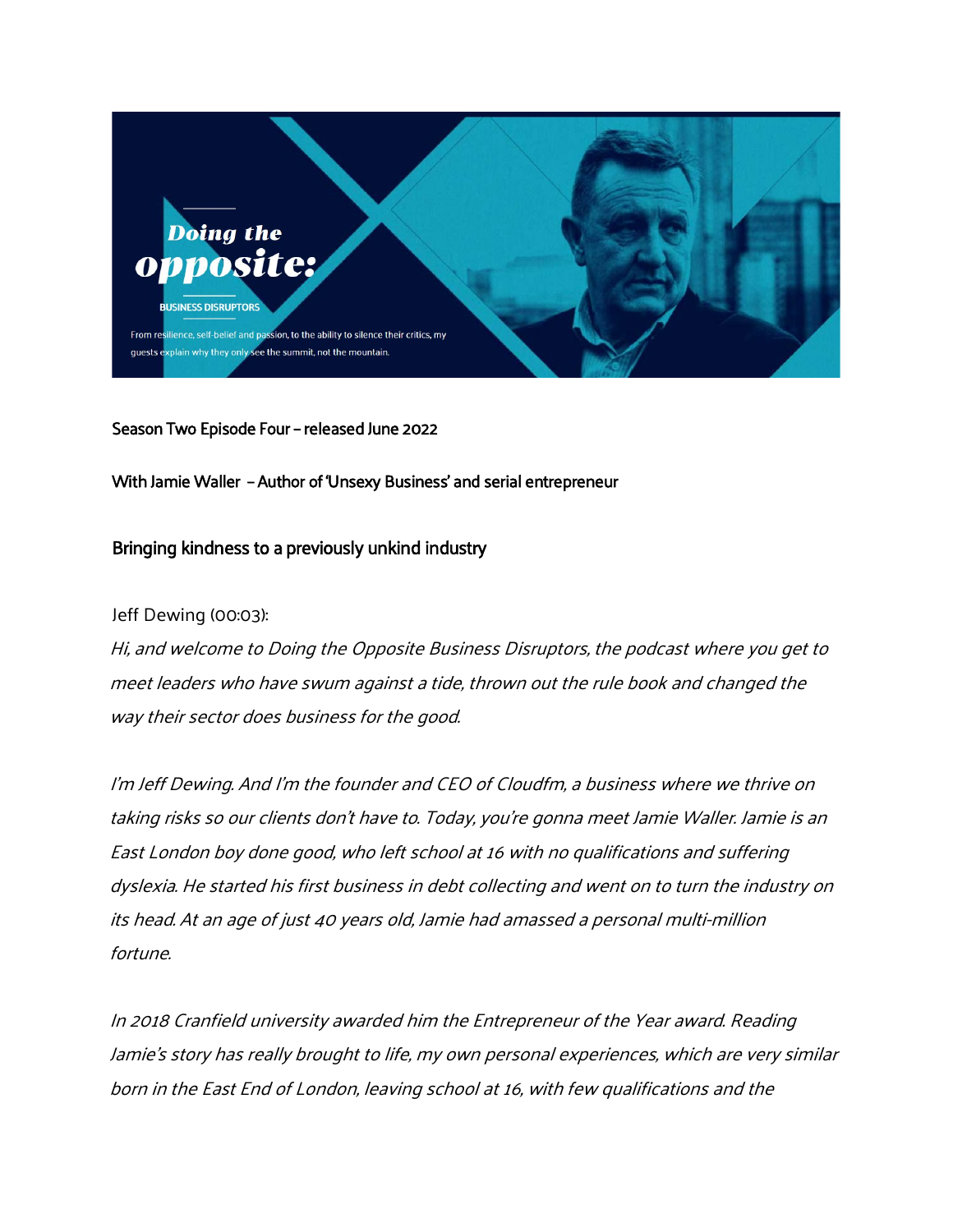environment of having to make it on your own. Considering Jamie's 40 something time of life, his experiences and stories equal that of someone twice his age. And today we're gonna get a flavor of those experiences. Welcome Jamie, and thanks for joining me today.

# Jamie Waller (01:34):

Thank you for having me. It's good to, good to meet you and thanks for making it so early in the morning.

# Jeff Dewing (01:43):

<Laugh> Yeah. Listen early bird catches of right, exactly. <Laugh> exactly. So, Jamie, can we begin sort of understanding why you chose or moved into, or fell into debt collection as your first experience of business and entrepreneurship?

# Jamie Waller (02:04):

Yeah. Look, I mean, Jeff, as you alluded to, I grew up in Bethnal Green in East London and there's a few things you learn growing up in East London from my point of view. And you know, those are really, you know, you get the gift of the gab. Most people from East London are good barrow boys, you know, good salesmen. But also you learn quite from a very young age to toughen up. And it was, for me, it was a natural when I heard about debt recovery, to be honest with you, I didn't know what I was going to do. All I was interested in was making money. I had one purpose in life and that was to go from poor to rich. That was my only motivator. And when I heard about debt recovery, I thought, well, look, you know, I'm a good salesman, which I did consider it more sales driven than, than most others would've thought about it.

# Jamie Waller (02:55):

But also I can look after myself, right? So I'm not worried about going to knock on someone's door and, and ask them for money. So for me, it was as basic as that to get, to get going. And you know, that these were the days before we could just simply pick up a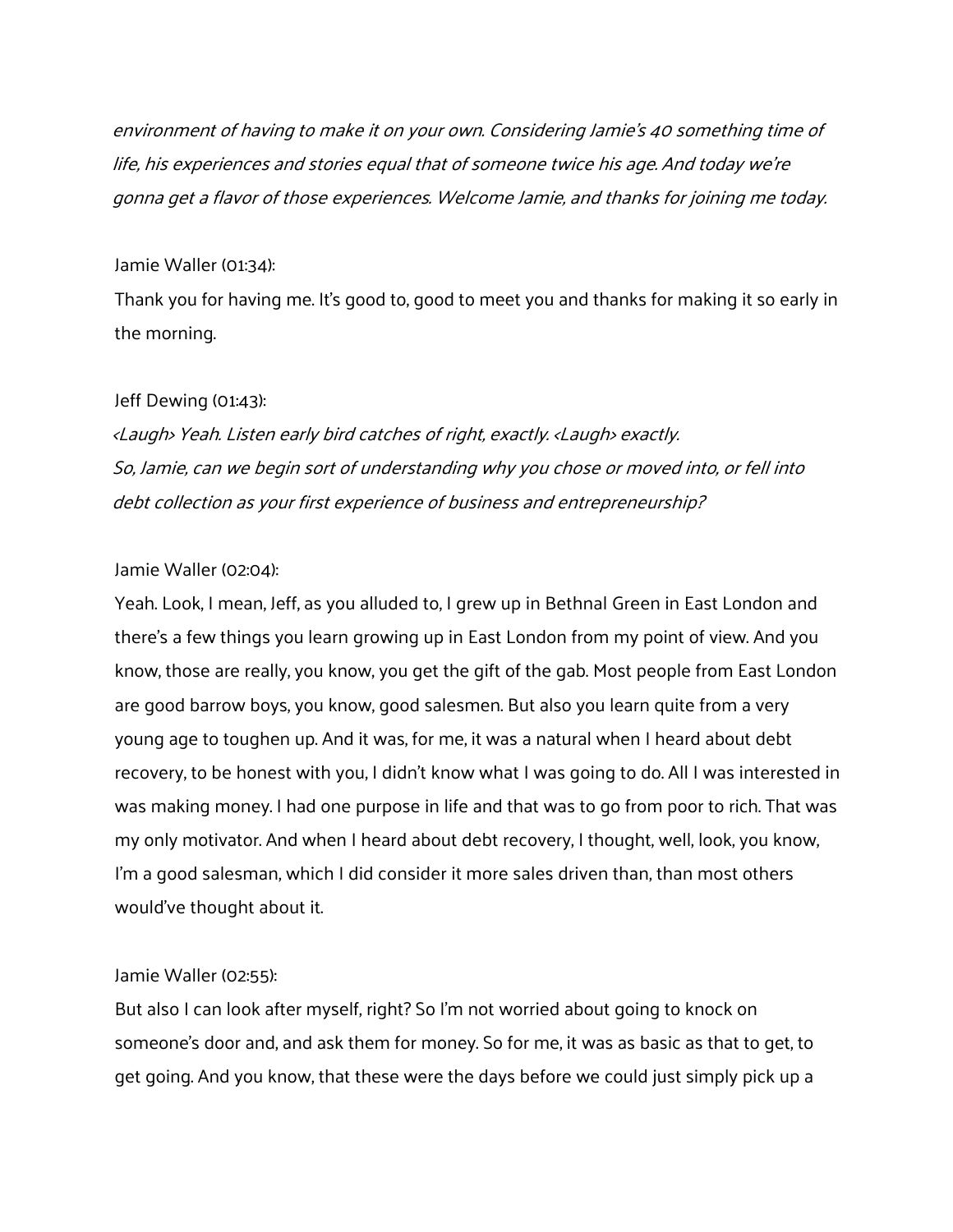phone and apply for 200 jobs. You had to do a bit more work than that. And I went, you know, bought some newspapers, looked in a classified ads, went through the Yellow Pages, made some telephone calls and went and saw two different companies. And then you couldn't get a job in debt recovery. You know, it was all, self-employed all results-only driven, which for me there's not many jobs in the world like that anymore, rightly or wrongly, we tend to try and protect people's wages these days. But for me, a results-only paid by results-only environment was just perfect because, you know, it gave me the energy and the desire to get up in the morning and, and go to work.

### Jeff Dewing (03:50):

Right. And, and how did that work out during the journey you're now up and running? You've got some stuff going on. You've got a purpose. You've got a reason out of bed every day. So what were the sort of ups and downs of that journey as you sort of learnt your craft?

#### Jamie Waller (04:05):

Well, I mean, so I got a job as a self-employed bailiff. I was out knocking on people's doors. You know, when I turned up for the interview actually for, for this self-employed position, they, they, they, well, what happened, I was in the job center in Kingsland Road – you'll probably know of it being from East London in, in Hackney. And, and they said to me, yeah, they called this office up and they said, 'look, we've got this young guy in front of us. He's really interested in one of these self-employed collector roles'. And they said they had this long conversation and then I heard this lady on the phone going, 'oh really? Oh, but he's a, he's a lovely young lad and da'. And anyway, she put down the phone and she said to me, 'oh, I'm really sorry. I dunno why, but there's an age… you've gotta be over 21.

### Jamie Waller (04:47):

And I dunno why it's not on their ad. It's their mistake, da da, da, da, da'. And I said, 'Can you call them back? Cuz I'm quite mature for my age, you know? And I'm sure I can convince them'. And she said, look, I can't do that. And then we had this little chat and this woman,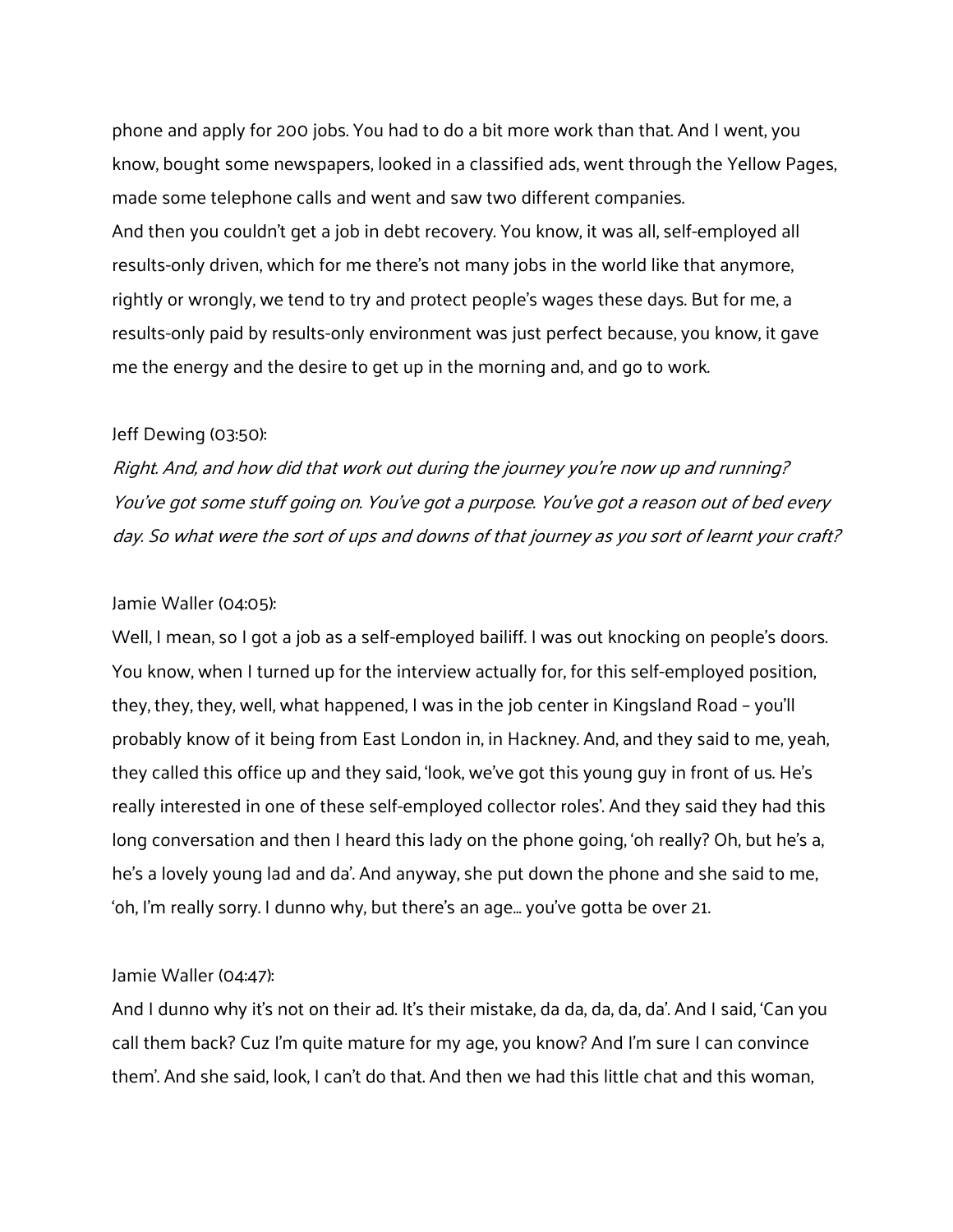obviously a local, a local woman herself said to me, look, you know where that blue screen is. And you'll remember those blue screens used to put sort of between desks and stuff. She said just behind there, there's a printer as you leave, pick up the first piece of paper. Because I was asking her for the address I was saying to her, just gimme the address, I'll go and see them. She said, 'I can't'. And she, anyway. So she said 'where that blue screen is pick up the piece of paper on the way out', which I did. And it was the name of a company called Drakes Bailiffs. And it had their address on it. And as I came out, it said, I think it was 298 or 398 Kingsland Road. Well I was on Kingsland road in the job center and I thought, brilliant. I'll just walk there now. I should have known Kingsland Road in a bloody long road. So about 25 minutes later, I arrive at this old bank.

Jeff Dewing (05:49): <Laugh>

# Jamie Waller (05:50):

And I go in the front entrance and there is somebody urinating on the floor in the entrance while screaming at the cashier about not paying. And this cashier woman looks at me and says, 'what are you here for'? And I said, 'I'm here for a job'. And she said, 'go around the back entrance'. I went around the back entrance, knocked, saw this chap, Harry who was their ops director who ended up working for me actually. And Harry said, what? He was really a horrible to me. You know, 'what the hell are you doing here? You can't just turn up'. Da, da, da. And I jokingly said to him, 'Isn't that what bailiffs do?'

# Jamie Waller (06:23):

And he went 'come in'. And we went in and we sat down and he said to me, 'Look, I'm gonna send you out with one of my best bailiffs tomorrow for two days. If he tells me that you can do it, we'll give you a go'. And that that's what happened.

But then within months, Jeff, I realized that the industry was, was horrendous. Right? Many people in the industry were the criminals. It wasn't necessarily the people hadn't paid fines.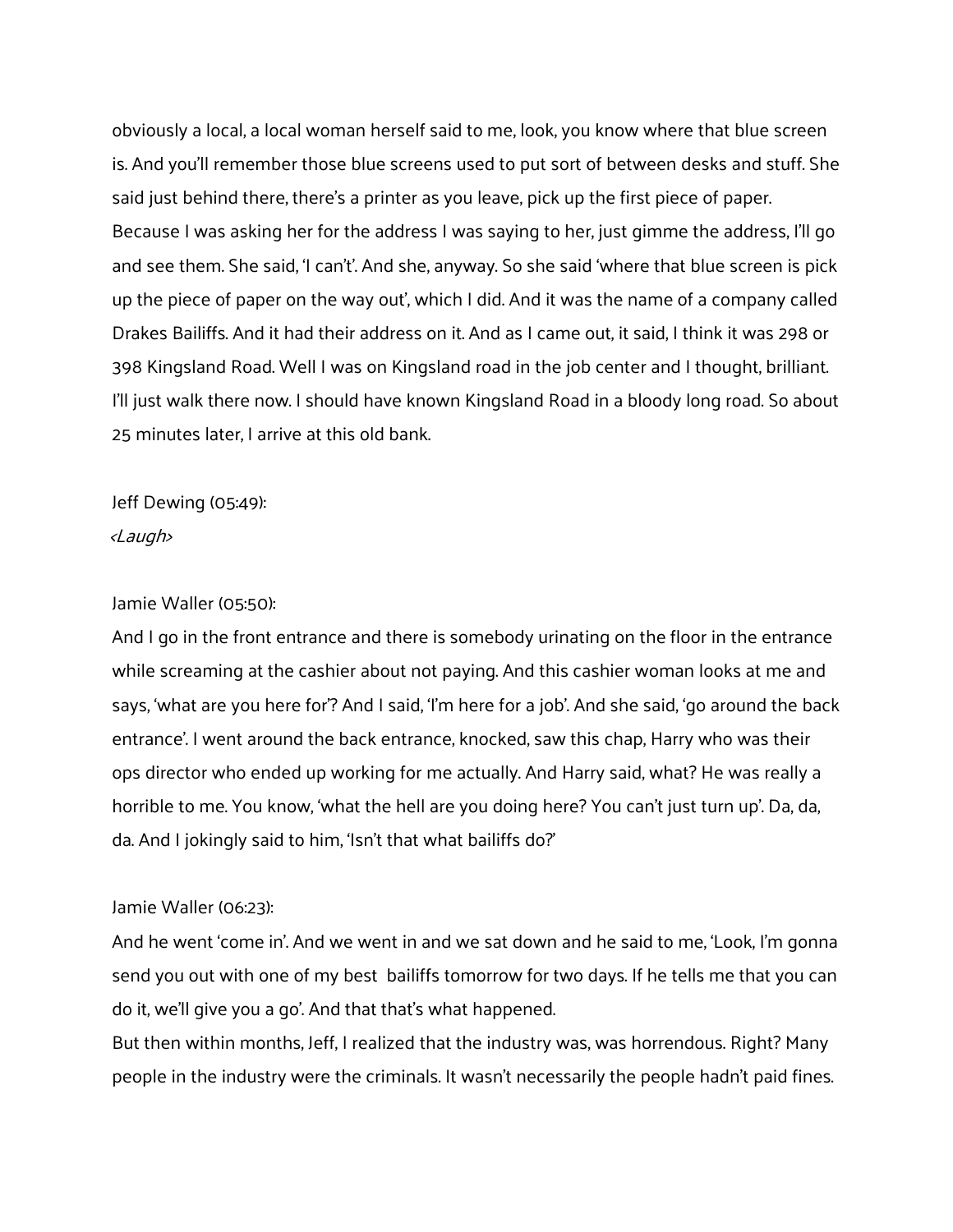I mean that when we, when I was a self-employed bailiff, I was collecting debts on behalf of the UK Magistrate's court. So I was going to people's homes that had been fined for possession of drugs, prostitution, knife, crime, battery, et cetera, et cetera. But some of my colleagues were equally as badly behaved as the people we were going to collect from, you know, they, they were applying fees

# Jamie Waller (07:19):

that shouldn't have been applied because there was a, a gray area in law that allowed it, it was horrendous. And within months, again, being a boy growing up in Bethel Green, you know, I, I knew right from wrong and all but also about how to treat people properly. Right. And my view was that just because someone's in debt, doesn't make them a scumbag. It is very easy to get into debt in today's society, especially in inner London, you know, where you could go out and drive your car for an hour and end up with two yellow box fines - a speeding, fine and congestion fine. But, so I was disgusted with the way these people were treated. So I had to make a decision. Jeff, do I leave and, and put this as is a, an experience behind me or do I do something about it?

### Jamie Waller (08:03):

And I decided to do something about it. So I left that company and I set up my own enforcement agency and that didn't go down well.

My competitors, many of them were horrendous towards me. You know, there's public records of people being outside my office, threatening to petrol bomb it. I was stabbed when I returned home one night onto my driveway. I got home about quarter past eight, one night from work. Both car doors were ripped open, three people and there was a big scuffle. And then all I remember is I was sort of laying on the wet ground. They ran, jumped into a van and sped off and I could feel lots and lots of warmth. And I got up and I was pouring pouring with blood. So I got a scar on this shoulder here, which reminds me today of why it was imperative that I did what I did. And what they didn't realize.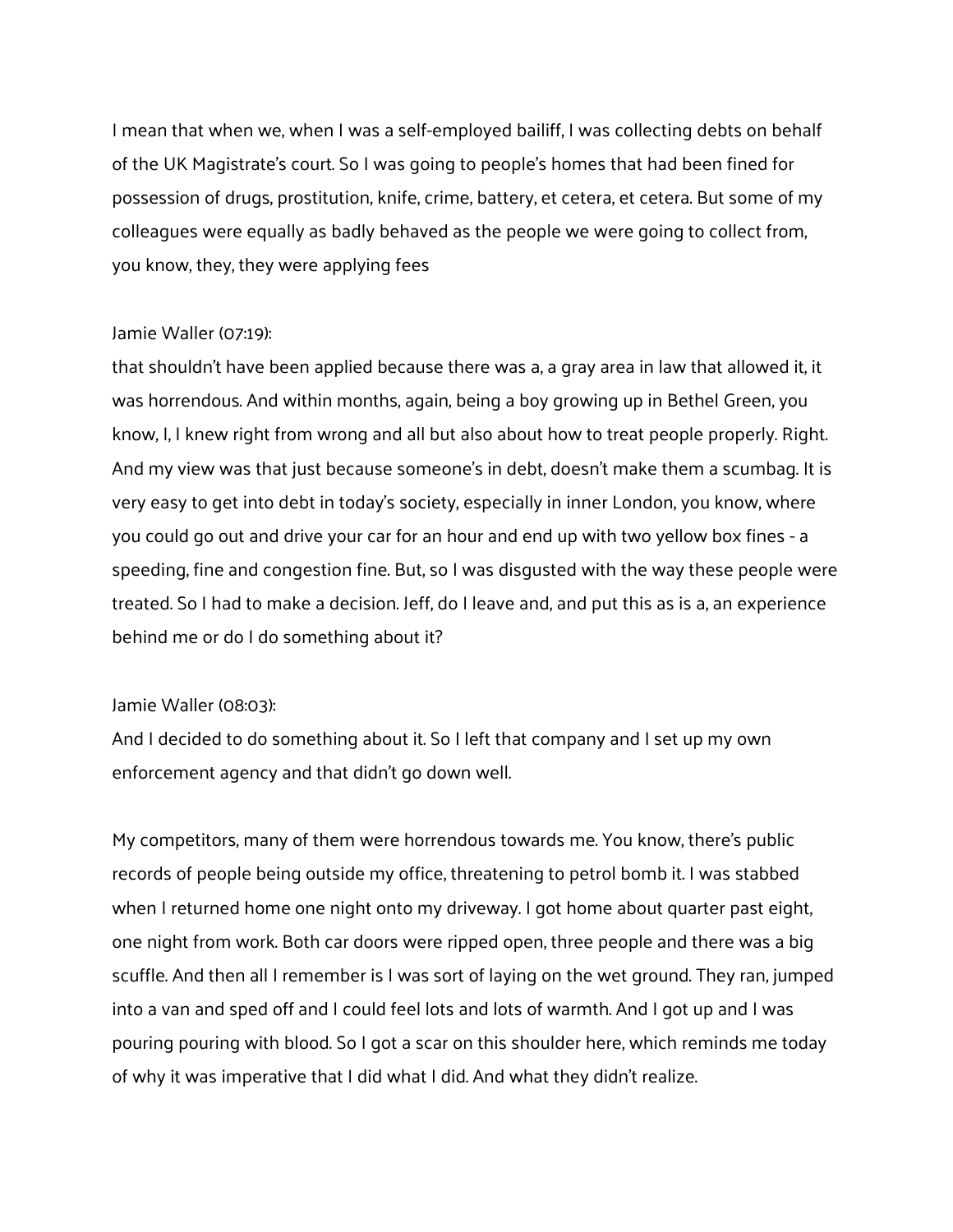#### Jamie Waller (08:54):

It just motivated me to do more because the only way I could fight back at these people, because I was a young boy, 20, 21. I was scared. I was definitely scared. You know, I, I didn't go home any night without being fearful for my life. I didn't leave my home any morning without being fearful of attack. But I knew that the only way to get to them was to take contracts off them, to take money off them. So when I got into the safe environment of my office, I would just hit the phones, hit the phones, hit the phones and every contract I took off them, it was like putting a knife back in one of their backs. So for me, I fought them the only way I knew how, which was to beat them professionally and that really worked. And I just drove the industry then because I, my, my purpose went from making money to doing what's right.

### Jamie Waller (09:44):

And that is a big purpose when you're in an industry like bailiffs and debt recovery. I did a number of very soft things like take bailiffs out of jeans and hoodies into uniforms, stop sending bailiffs in twos, send them individually because in twos raises more conflict, with the person in debt. I introduced the first ever City & Guild training accreditation before then bailiffs didn't need any formal training into the industry. And I also lobbied government for 12 years to bring about a new set of regulations that formalized the fee structure so that bailiffs could no longer just charge whatever they liked. Sometimes taking people from, you know, a hundred pound of debt into a thousand pound of debt in the space of 45 minutes.

### Jamie Waller (10:34):

So I'm really proud of what I have achieved, you know, and it wasn't easy for me, Jeff you'll know, growing up in East London, you can't, you can't go around telling your friends you're a bailiff - that doesn't win friends and influence people <laugh>. That, that was, that was tough, you know? So I had to say, 'I'm a bailiff, but this is why, because I'm trying to do it different'. And when you have to say that every time you tell someone what you're doing for a living,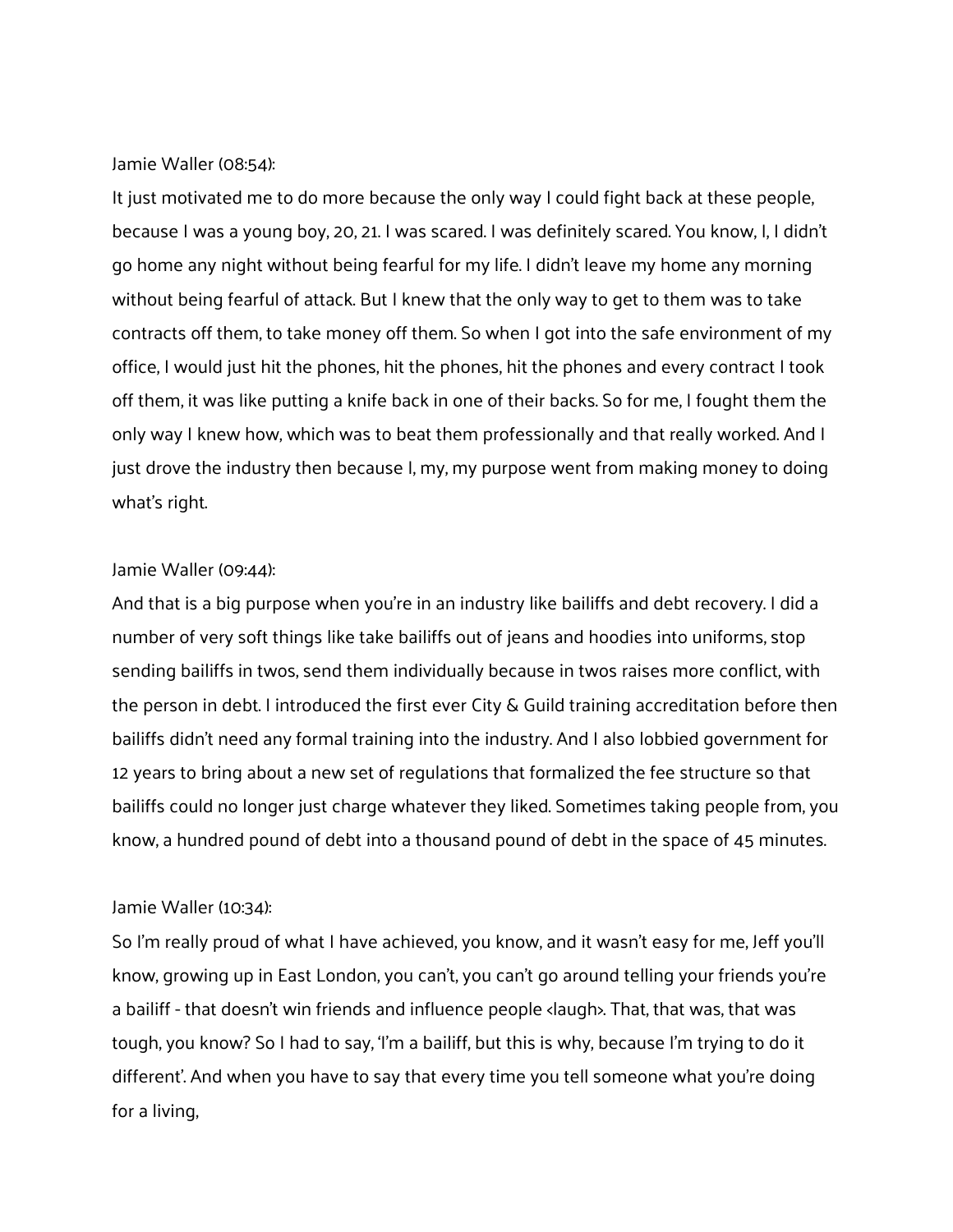when you have to follow it up with why it starts to become your core purpose. And, and that for me was, you know, I've always had this saying from age 18 to 43, which I am today, which is that everybody has the right to be paid, what they are owed, but not at any cost. And it's that last bit of that paragraph that I just live by. I, and I ensure that the hundreds of people and now the thousands of people, because I own a, a technology company that sits between government and, and industry supplying and the service, thousands of people have to live like that every day, because I've, I've built it into my technology. I've built it into my processes and I've built it into the culture of all of my organizations.

### Jeff Dewing (11:44):

Mm. Yeah. I mean, listen, I guess what's again, because of my lack of experience in the bailiff environment, but I mean, you only know what you know, and you only hear what you hear, but you know, I guess there are serial people that are continually in debt and ignore the rules and the processes of life. And there are some that are very legitimate in and having a bad time. And I guess from what you expect that you know about bailiffs, so they knock on your door and they say, I need to come and collect 500 pound, whatever the number is. And if you can't pay me, I'm gonna come in your house and take goods to the value of. That straightaway obviously makes someone feel very, very anxious and, and insecure.

#### Jeff Dewing (12:26):

Whereas if a baillif walks out and says, well, I come collect some money, can you pay? And they say, no. And that Bailey then says, 'well, how can I help you structure way of actually paying that bill', where they become your ally, opposed to your aggressor. And you know that in, you know, the behavioral change, which comes into my industry and my, and, and the way I work with people- 'how do you get the best outta people? How do you, how do you help people become their best selves'? And half the time is to get into an environment where you empathize with their position and, and where poor you help 'em solve it, I guess.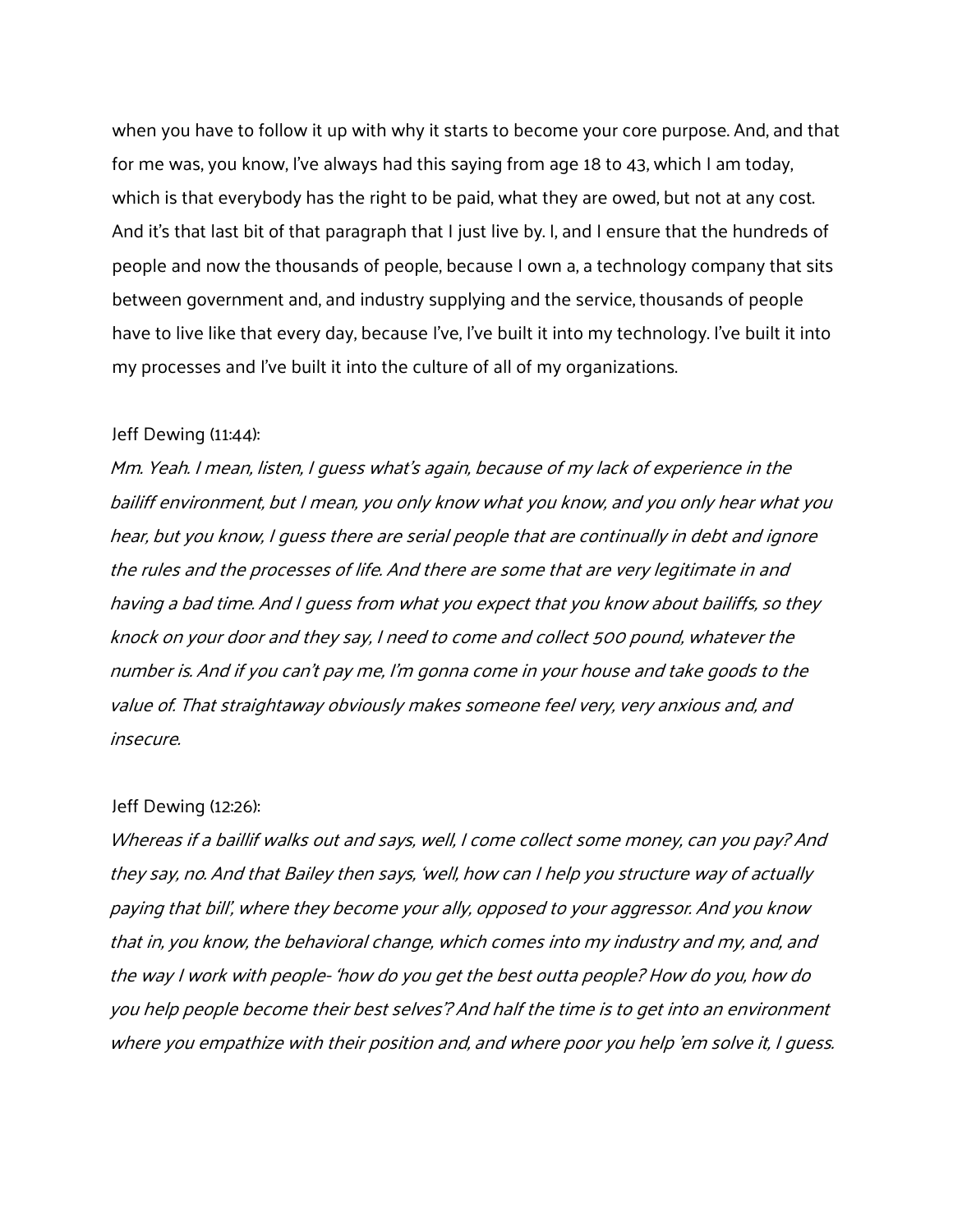### Jamie Waller (12:59):

Yeah. I mean, the problem is Jeff is that when the government allows you to make money by removing people's goods, or even make money by starting the process of removing someone's goods. So even if you don't remove them, then guess what the bailiffs are incentivized to push that extra step anyway. So what that might look like Jeff, if someone knocks at your door and says, 'Jeff, look, you owe a thousand quid', regardless, if you can pay or not, Jeff, your human behavior is going to try and get away with not having to pay it there and then. And then you're gonna go, 'okay, but I can't afford it right now'. Then even if you can, you're gonna be like, I'll pay it next week, pay it in a month. That's just human behavior. What then happens is the bailiff goes, 'okay, well, I'm now starting the process of removing your goods' and they get a piece of paper out and they want to enter your property.

# Jamie Waller (13:46):

Well, then there's conflict immediately, but the bailiff's able to charge an extra couple of hundred quids worth of fees. So for them a bit of conflict for an extra couple hundred quid is part of the parcel. For you, you've gone from just trying to push it down the road a bit to now going, 'oh, hang on a second. This is my house'. And that's where all the, the, the problems exist.

But I give you another really recent example. So March, 2020, the pandemic hits I call a meeting with all of my executive teams. There's about nine of us on, on this video call. And I say, 'what are we going to do during a pandemic that improves the lives of people that are in debt rather than adds to the issue of the global pandemic'? And that was the question we, I asked and we spent four hours brainstorming.

### Jamie Waller (14:45):

And we came up with the view that the legislation, which is detailed about 400 and odd pages of legal text, would probably allow with consent for you to enter somebody's home who's in debt virtually, take control of their assets, but leave them with their assets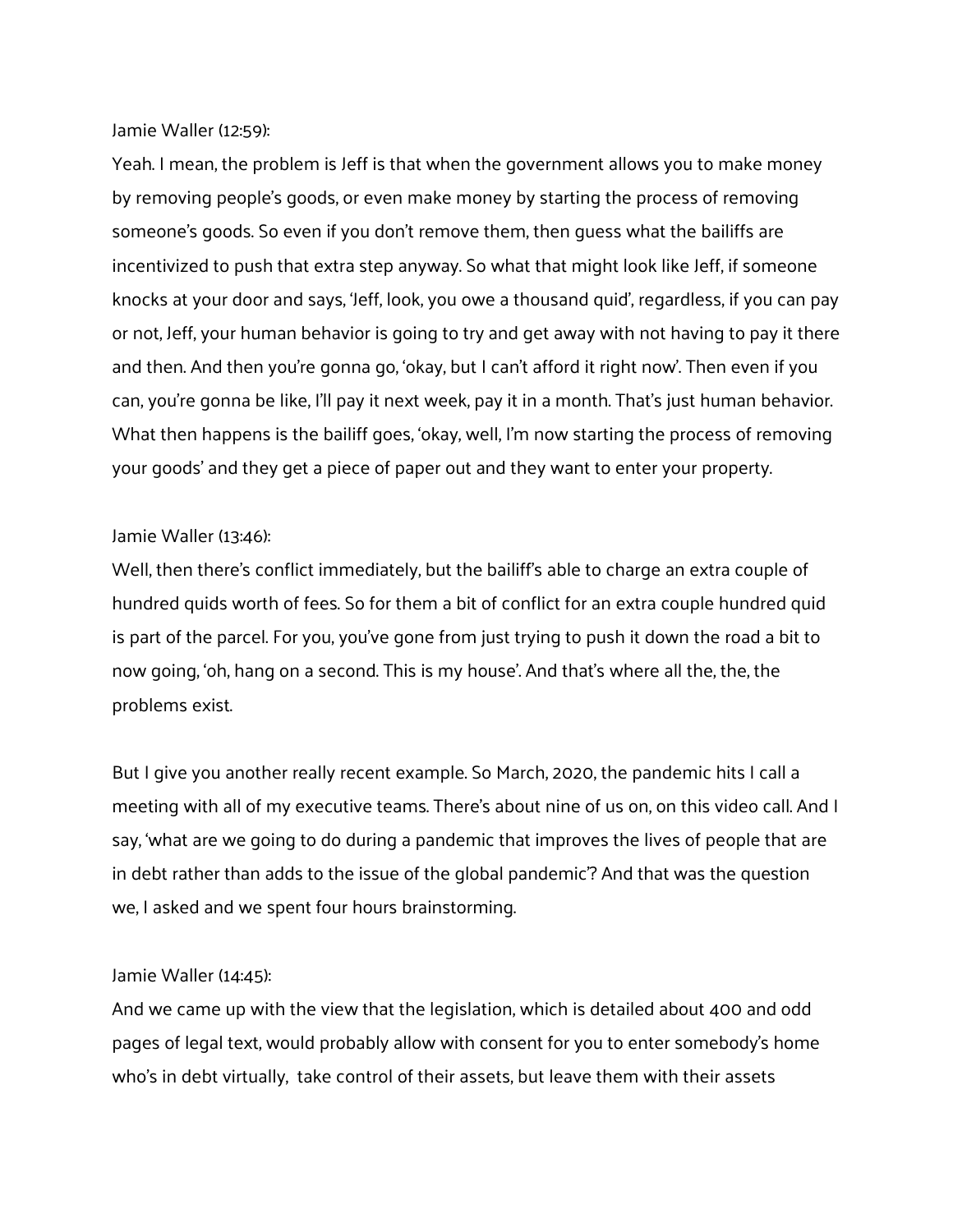and put them on a suitable payment plan to repay the money they owed to government. And we went off and we spent about 50 or 60000 pounds on barrister's legal opinion to prove that that was a) we were able to do that. And we then wrote to the ministry of justice who publish the regulations: 'This is what we intend to do. And we intend to launch it ASAP and require all of our suppliers, that supply services for collections, for governments to implement ASAP to protect those that are in debt to protect the bailiff from the unfortunate health consequences of visiting debtors

#### Jamie Waller (15:52):

when there's an international pandemic to, to protect the person in debt from people coming into their homes that may have COVID, but also to make the whole world of debt recovery a bit more nicer during what was a very unfortunate time for everybody across the globe',

What resistance we, we hit with? The ministry of justice wrote back to us immediately saying, 'No you're not allowed to by law, stop it'. The entire industry came up in uproar because you know why Jeff, because they weren't allowed to charge a fee for doing so. The regulation allowed you to do it, but didn't allow you to charge extra money for doing so. For me, that wasn't a good enough reason not to do it. The reason for doing it was clear: it was protecting people's lives. So the fact that you couldn't charge an extra 175 quid for the enjoyment of protecting someone's life was not a good enough reason not to do it.

# Jamie Waller (16:46):

So I wrote back to the MOJ and I said, 'I don't care what you say. We're gonna do it because legally we can'. And I went to the high court and I said to the high court, the Ministry of Justice don't agree with me. This is my understanding of the process. This is the barrister's understanding of the process. What do you think? And the court, after a number of months after a much resistance, much resistance from the bailiff industry came out and said, 'Of course you can do it'. As long as the customer on the other end of the video says, 'Yeah, I, I I'm up for that'. You know? So Jeff, you are, you are the bailiff. Now your video called me this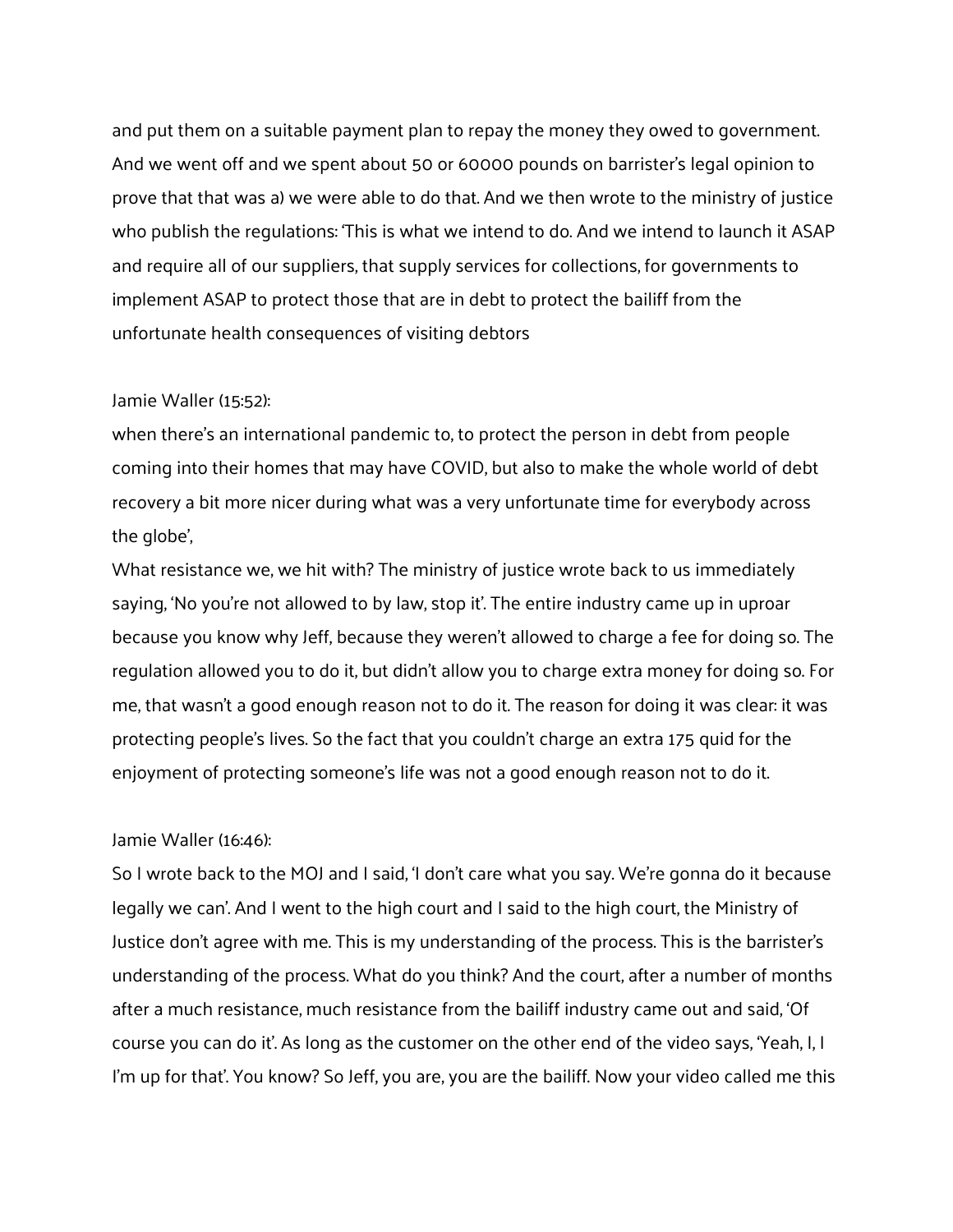morning because you wrote to me and I, I picked up the telephone. I said, 'okay, Jeff, yeah, look, I understand.

### Jamie Waller (17:29):

I owe this money. I wanna resolve it'. You're the bailiff. Now I'm the, I'm the person in debt. You video called me. All I'm gonna do is I'm gonna walk you around my house with this laptop or to my car or something and say, 'here's my car. There's the registration number of it. I'm happy for you to officially take control of that vehicle. But leave it in my possession to use it until I repay that debt. And you, Jeff are gonna agree that I can repay that over the next three months'. Surely that was the right thing to do.

But in a primitive industry where the fees are all related to the action, it came up with much resistance, but we are doing it. We're still doing it today. And we will, we will never stop doing it by the way. It wasn't just a, it wasn't a pandemic gimmick.

# Jamie Waller (18:15):

You know, we will continue to offer that service to people in debt for the rest of my life, because under my stewardship, I won't see that disposed of because if we can, if we can recover money on behalf of government, <affirmative> without having to charge the person in debt, significantly more fees for doing so and making it more difficult for them to do. So then for me, we have to do that. That is our purpose. So I will continue pushing this industry. I will continue going against the grain. You know, as you say, in your opening statement, you know, go in the opposite direction. We have an entire sector that has been built around primitive actions and ways of operating. We integrate with them. So we supply our services to government and we say, we will manage the suppliers to do things in a better way.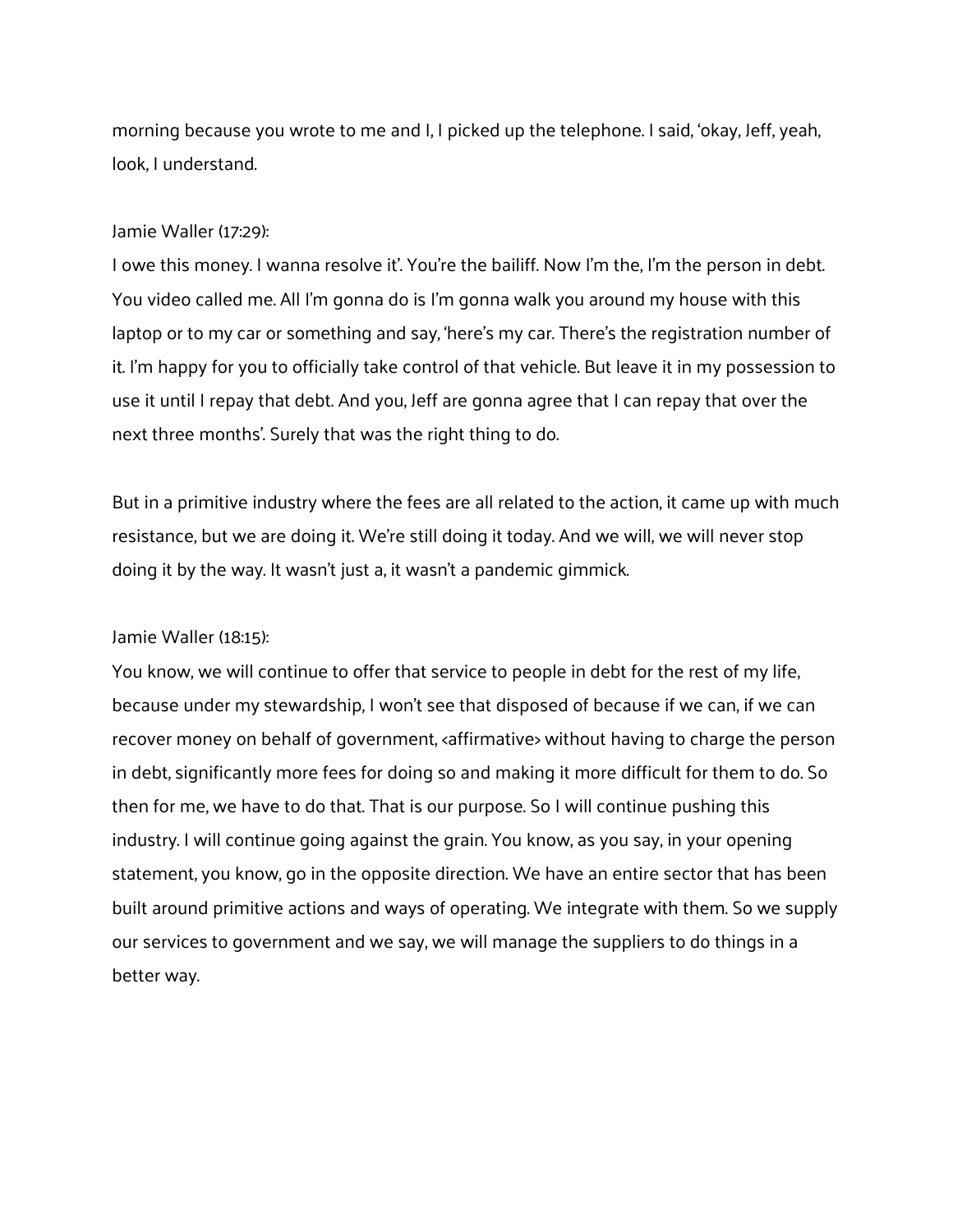# Jamie Waller (19:07):

And the reason I do that now, rather than just own a bailiff company myself, is because when I owned my bailiff company, we employed 175 people worked across the country for all government departments. We did a lot of good, but we could only do good for those customers that use us as an integrator, as a platform. You know, we are the sort of Amazon of the debt recovery industry. We, can implement good in a much wider capacity because we can ensure that the suppliers that operate through us, you know, the people that, so that the, the people that are selling their goods to Amazon are controlled in a manner that says these goods must be valuable. They must get to the customer within 24 hours. Your return policy must be X. That's what we do now, but from a debt recovery perspective, to make sure that government, large utility companies, private businesses, anybody that's owed money can come to us at Just, which is a name of the organization, ensure that they get a swift recovery service, but in a fair and affordable manner where the person in debt is treated with kindness.

### Jeff Dewing (20:13):

And that's the word, isn't it kindness? That's the word? That's the number one word?

### Jamie Waller (20:18):

Well, yes, because we're all human, right. And I mean, if there's ever a moment to have realized this, it's it's since March 2020.

Jeff Dewing (20:25): Of course

### Jamie Waller (20:26):

Look at the Ukraine situation. Now, you know, how do you get up in the morning and look at the press and see what's going on, in Ukraine, and then go out and knock on somebody's door for money and treat them with such little regard. You can't do that. We're all human. And we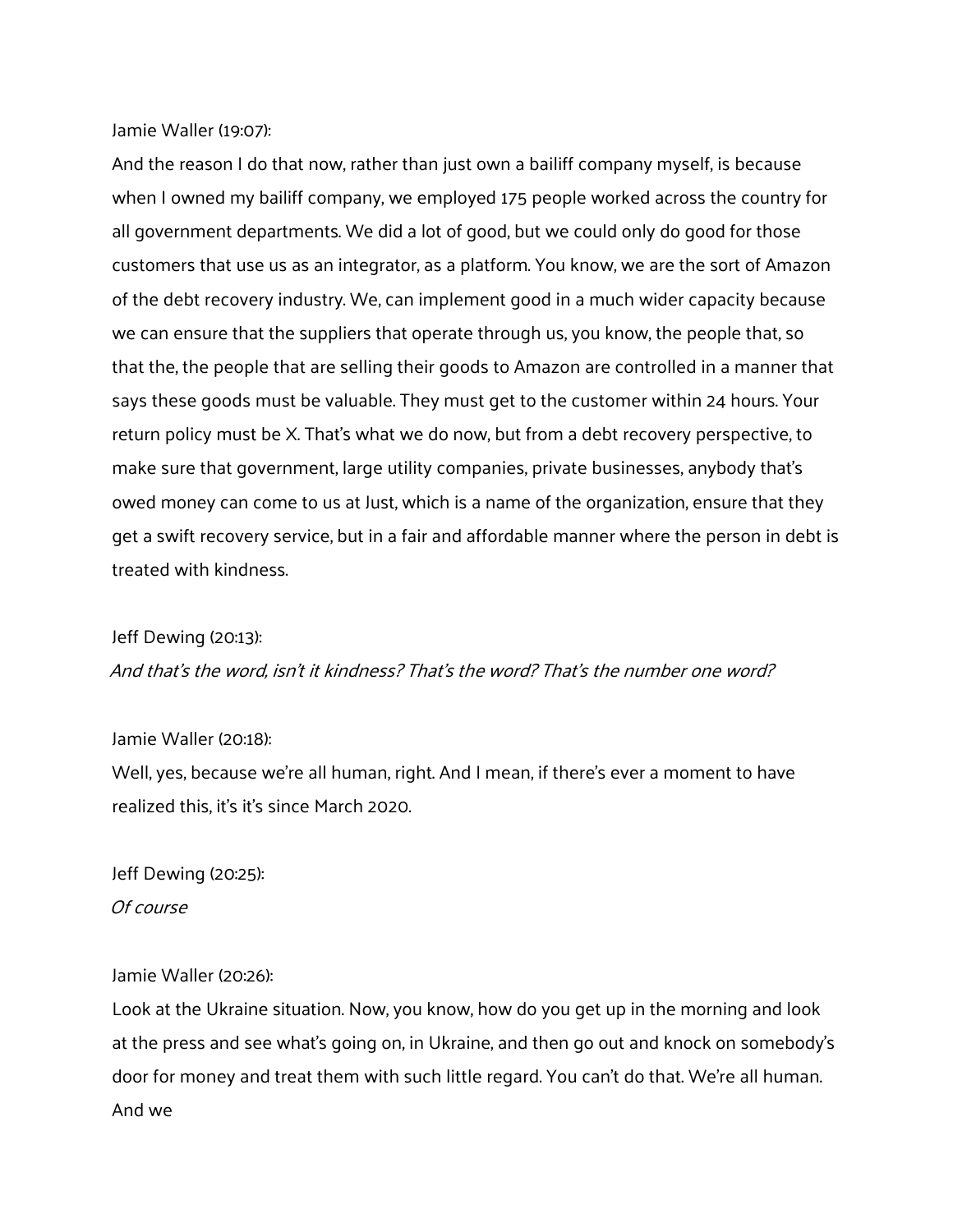must treat each other with kindness. We must be more kind, otherwise, what on earth are we doing here?

#### Jeff Dewing (20:49):

As they say, you're never too important to be kind. Right. So and it changes, it changes the dynamic. When you act kind towards somebody, they naturally act kind back to you. It's just a natural reaction, but we've all been wired to think that we need to show authority and, and, and strength the, and, and we need to not be vulnerable. And I think they're all the things that we've, we've all lost our way a little bit. And hopefully COVID to, to an extent, I think COVID, and certainly the Ukrainian war has made us realize, perhaps that there's <sup>a</sup> better way. There's a better way to behave.

I guess my next question for Jamie, obviously you had the success of selling that business. And the bit I found interesting was that within a few days, you immediately started your second business. And you managed to sell that within a year. Tell me, tell me what the drive for the second business was and, and what its purpose was and why it was so attractive to a purchaser in such a short space at time.

### Jamie Waller (21:51):

Yeah. Well, I mean, just to add to that, so I'm now on my fourth business and, you know, I sold my first in 2016. So bit of an addiction! But so the second business was what, what I did smartly was at JBW, the technology that we'd built that really made us a step above the rest. I divested out of the business before selling it and licensed it back to the business. So I owned a tech company for the want of a better word. It was a shell, it just owned the technology. Its only customer was JBW, who was me. So it was literally transfer of funds, but it was a store of value outside of JBW, which meant that when I sold JBW, I was able to launch a new business because I knew at 36 years of age, I couldn't retire.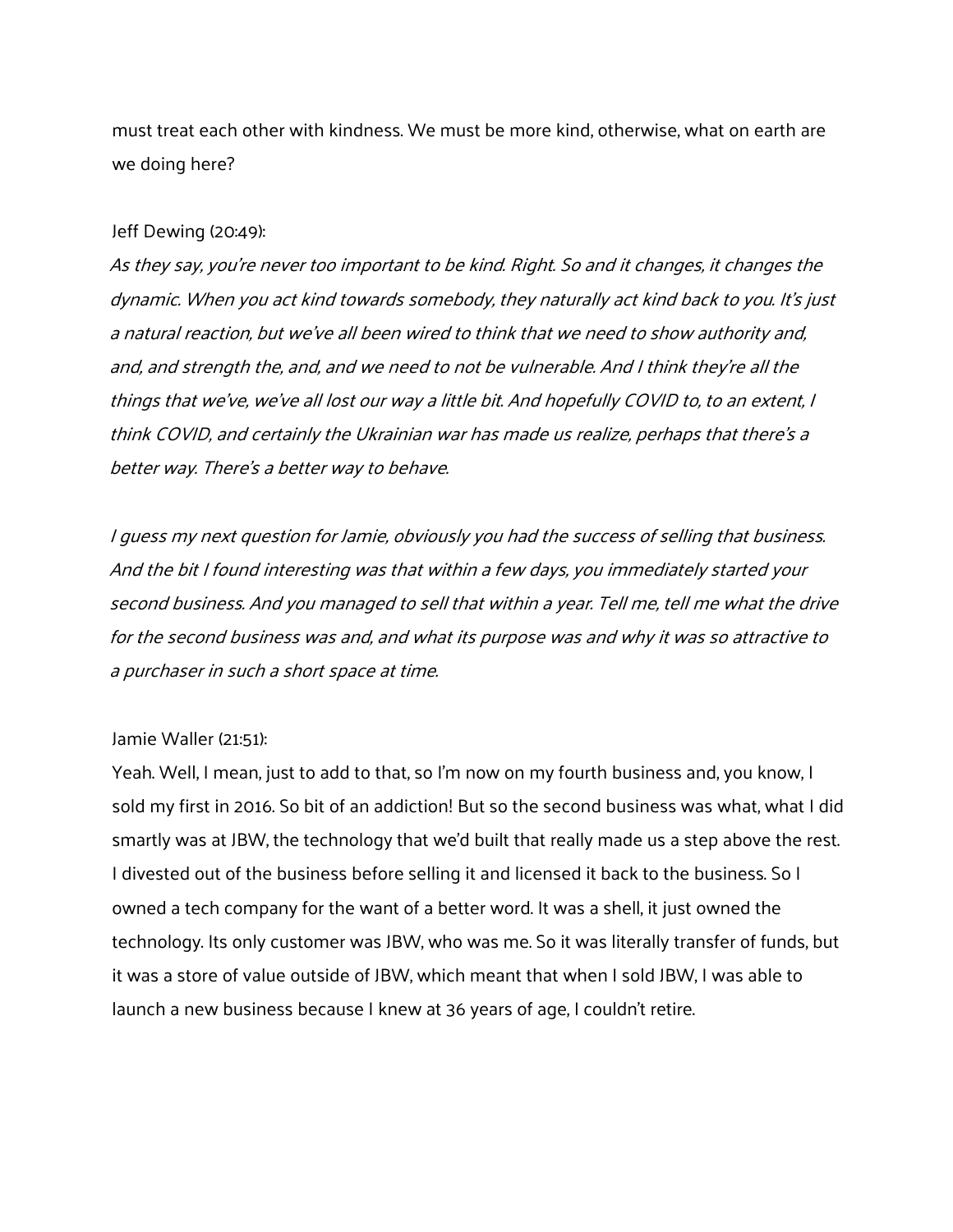### Jamie Waller (22:38):

I had to do something. So what I wanted to do is I wanted to take the technology and put it into other institutions and organizations to enable them to do the stuff, the clever stuff that we were doing at JBW like behavioral insight, behavioral science, nudge techniques further upstream so that less people ended up with bailiffs knocking on their door. So I launched that business successfully and we rolled that out. And then when our first ever customer was a significant competitor to JBW and the people that bought JBW - a large Japanese outsourcing firm - approached me and said, we'd really appreciate if you didn't sell them the tech. And I said, well, it sort of doesn't work that way. Right? I'm an independent company. You are a customer and they're not buying your tech, they're buying a different version of your tech.

### Jamie Waller (23:26):

But obviously it will have some similarities, et cetera, cetera, we will build to their specification and their requirements. And the Japanese company said, 'look, okay. How about we give you a fee to get full exclusivity in our sector, so you can't sell it to anybody else that competes with us'. So I said, 'Yeah, absolutely'. So I sort of scratched my head and went back to them and gave them a figure. And I really can't remember, it's not even worth quoting it cause it would be so wrong. But they then through their advisor came back to me and said, would you consider selling the entire business? And I was like, well, not really because we're 10 months old. We're in the process of signing a significant contract. You know, that's worth a couple of million quid a year in, in profit to us.

### Jamie Waller (24:20):

But look, if you wanna make an offer, make one, but make it once, you know, because I'm not gonna cut. If, if you don't hear back from me, you got it wrong. And if you do hear back from me, you got it right. And make it by this Friday. And I was sailing at the time with my family by this stage, I'd had two young children and I opened the email. We were 10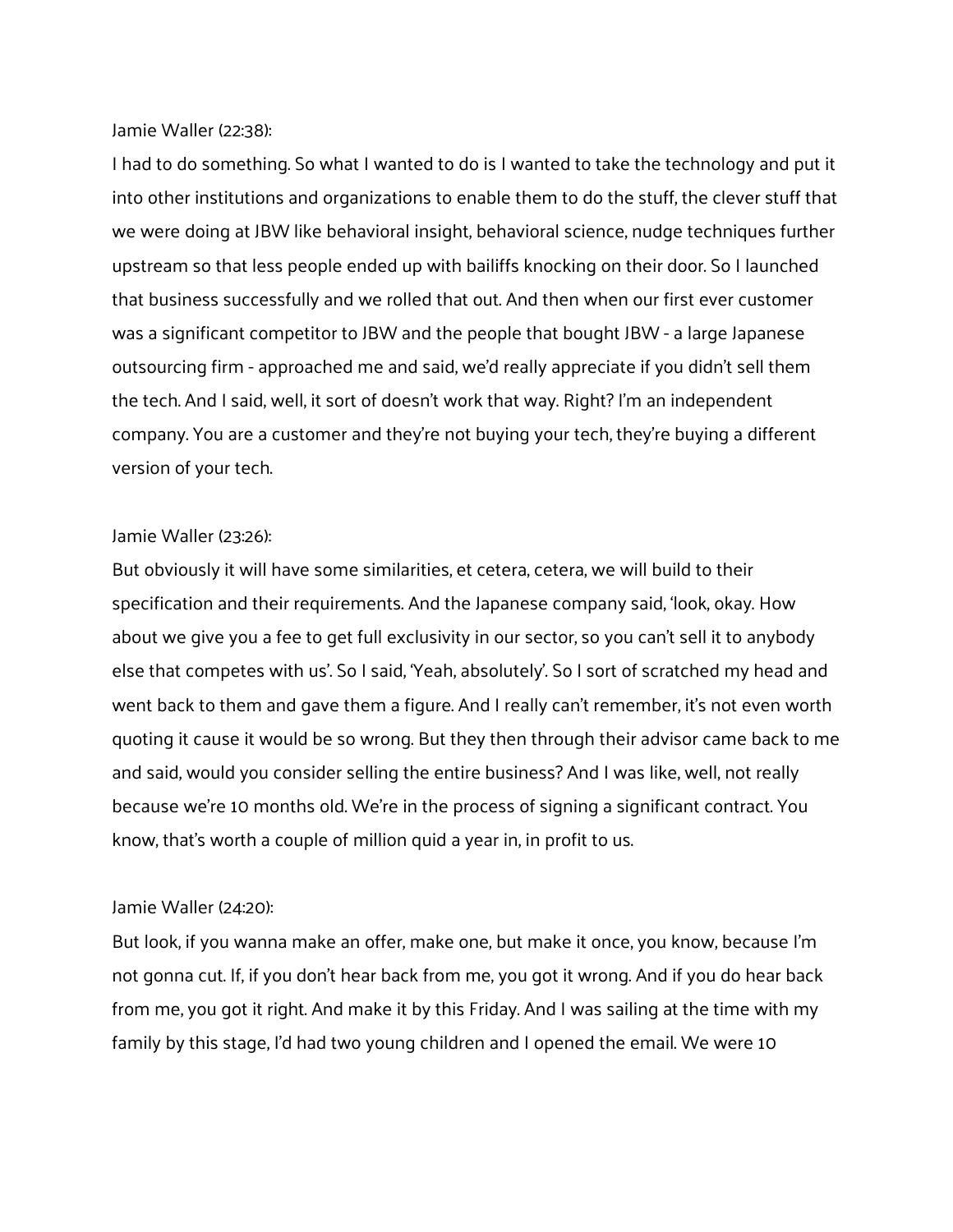months in and they offered something like nine and a half or 9.8 million pounds. So I said, yeah, thank you very much. I think, you know, a million pound a month!

# Jamie Waller (24:53):

Will go down as one of my one of my best 10 months of earnings in, in history for once I felt like a premiership footballer rather than a battered entrepreneur. So I sold, I sold that. And then within six months, I went again and, you know, as I said, I've now got a, a, a consultancy business advisory in the tech space in this, in this industry which is fantastic, sort of, you know, about 10 million pound in revenue and a couple million quid in profits. And then also the much newer project, which is just, which is the enforcement market integrator, which is, you know, 'can you create a platform business that integrates some of the primitive nature of the industry and bring it up to a 21st century and deliver services to clients that are fairer for all'? And we are doing that now. And, you know, I, I love what I, I love love business. My purpose is, has, has clearly moved from wealth making wealth or, or going from poor to rich to to doing what's right. And, and making this industry significantly better by the time I leave it, if I leave it

# Jeff Dewing (26:03):

<Laugh> of course. So how would you describe your interpretation of what the industry now thinks of Jamie? How do you, what impact do you think you've had on the, in industry generally in what you've done?

# Jamie Waller (26:23):

Do you know what nobody's ever asked me that question, Jeff? It it's, it's an interesting one. So I tell little story actually. I'm skiing this week. So just before I came, I had a, a new employee started at one of my organizations and this employee started with me 14 years ago as a trainee, and he's been off into other industries and then come back. And when I heard about this, I invited him to my house for lunch.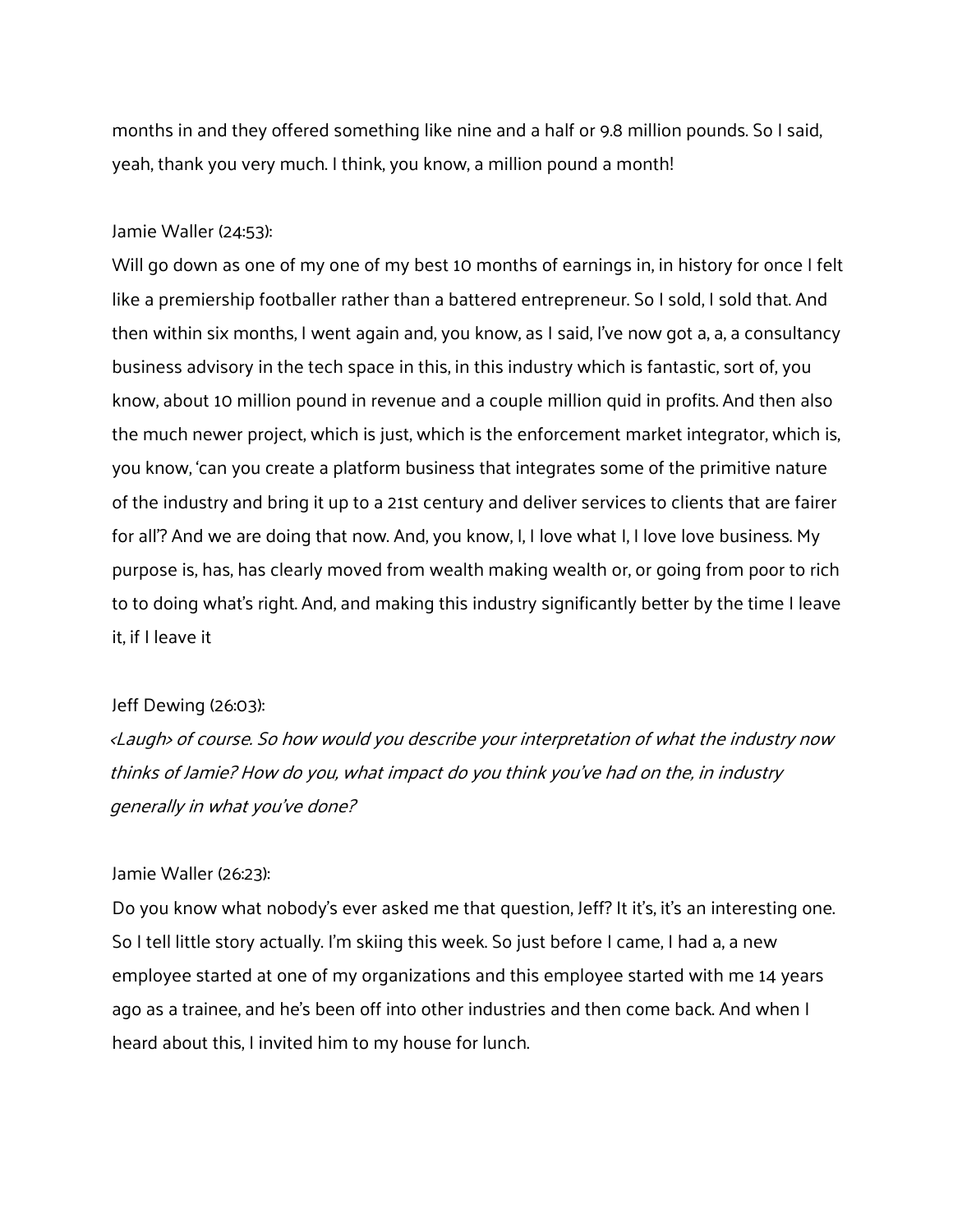So he came to my house for lunch just two weeks ago. And we had lunch and he said, oh, I was on my way here. And I was on the phone to the trade magazine, 'Parking News' obviously a lot of debt is parking related. He said, and I was talking to one of the girls there and I said, I'm on my way to see Jamie Waller for lunch.

### Jamie Waller (27:08):

And she said, 'oh, I've never met him, but I've heard some terrible stories about him. He's not really a nice guy'. And Alan said, 'yeah, it's interesting that I hear that a lot. But honestly, I worked for him 14 years ago. I started at one of his companies about two weeks ago'. I didn't even know he knew that I had started there obviously, cause I'm just a major investor. I'm not part of, I'm not there. It's not my, I don't work there. He said, 'and immediately picked out a phone, invited me for lunch. You know, I've got a completely different view of him'. So I think I hear that a lot. There's a lot of noise in our sector, but you know, I've gone from being, I was a bailiff to being one of the most significant people in the bailiff sector, across the UK and in some countries abroad that, you know, there's a bunch of, there's a bit of jealousy.

### Jamie Waller (28:00):

People don't like change. I was at an event recently when someone said, 'would you consider yourself disruptive'? I said, 'yes, absolutely'. If we are not here to disrupt, what are we here for? I mean, I'm not gonna open a coffee shop next to Pret and do the same as Pret, right? I've gotta open up next door to Pret and do something different from Pret. And if that's considered disruptive, then yeah, I'm disruptive. So look, we have, we've pushed people. We've pushed people out of their comfort zone. We've pushed government out of their comfort zone. We've made governments spend money on making changes. We've pushed the private sector out of their comfort zone. We've cost them money by making changes. But ultimately, Jeff, I sleep well at night. I could not work in the debt recovery and bailiff sector, unless I absolutely wholeheartedly believe that we were not terrorizing people that were already at a low point in their life.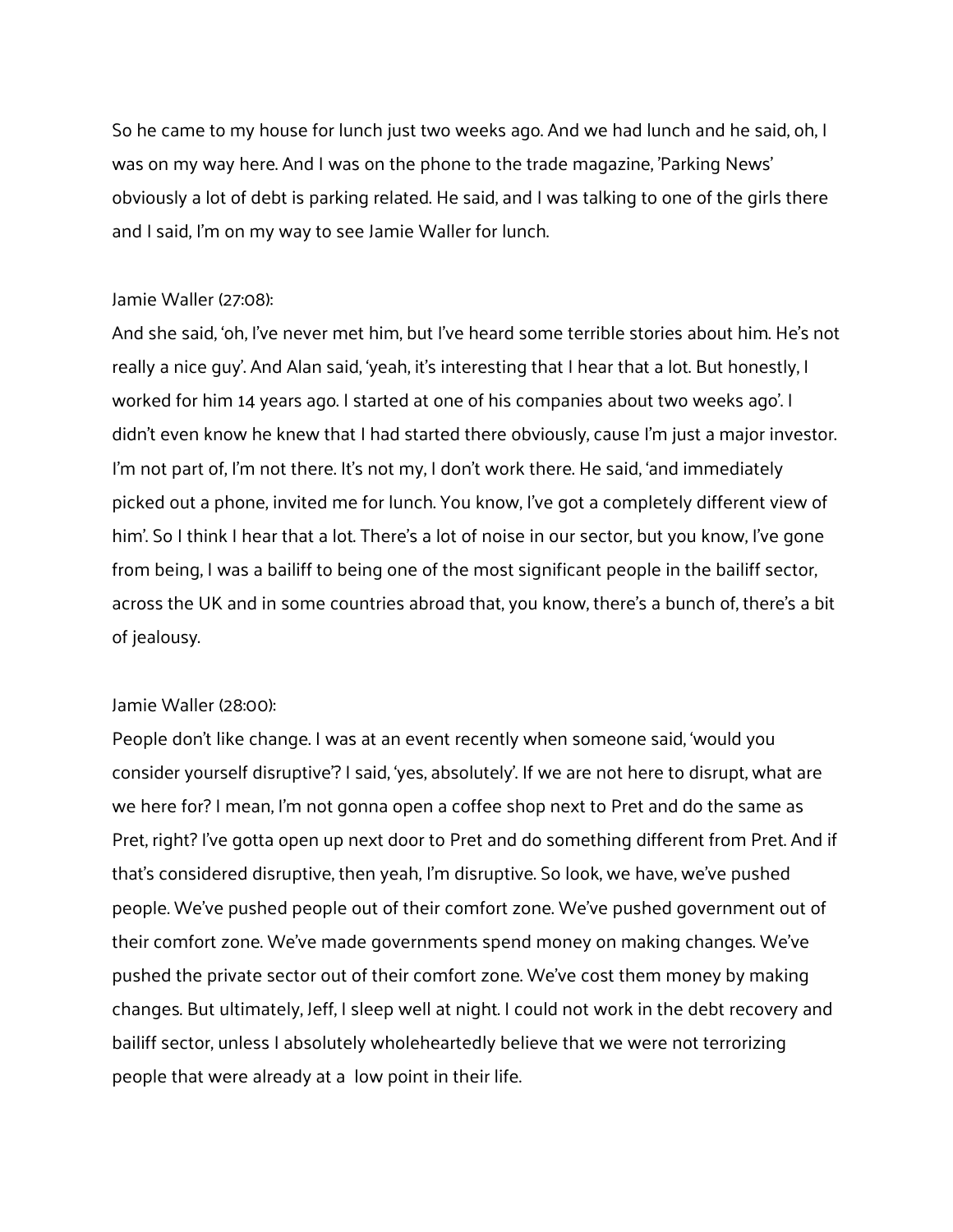Jamie Waller (29:01):

And that's what I can hand on heart say. So if a few people that do terrorize people that, that are in debt so that they can buy a bigger engine rolls Royce this year, or fly private to their ski trip in, in Val D'Isere the following year, then I'll take that. I'll take that over sleeping well over being able to sit with my children in their beds and read to them over night and know that I'm a good person and that we are not funding our holiday through our ability to, to, to abuse our power and take money off people in a, in a indecent manner. So I don't care I guess, is, is, is, is a snapshot. Jeff,

For me. It's about the person that we knock on the door of.

#### Jeff Dewing (29:55):

When I sort of play back, what, what you're saying to me

#### Jeff Dewing (30:19):

It is, it is that element of exploitation. I'll never forget. Watching sort of people around me in East London was growing up and you you've left school and everyone's trying to find their job. And they've all bought their RD 250s at 17 years old and all the other bits that are going on. But some of them wanted to be pretend policemen. And it was, you know, we called that, and this is probably something that, that specials won't appreciate me saying, but obviously a special with someone's gonna go into the police force. They wanna give up some of their time, but some people do it for the wrong reasons. They do it because they, they think they're being given authority, right. And that authority - essentially they have every intention of abusing because it, it fulfills their self-esteem and it fulfills their ego. And, and clearly they're the wrong people. And it's difficult to actually separate people with the right attitude and culture and values versus those that are really trying to feed their own, their own insecurities. So, and I guess the same thing applies with in, in your industry, because that, that must happen. There must be people that go into it because they enjoy the thrill of authority. And it's about how you separate those people, I guess.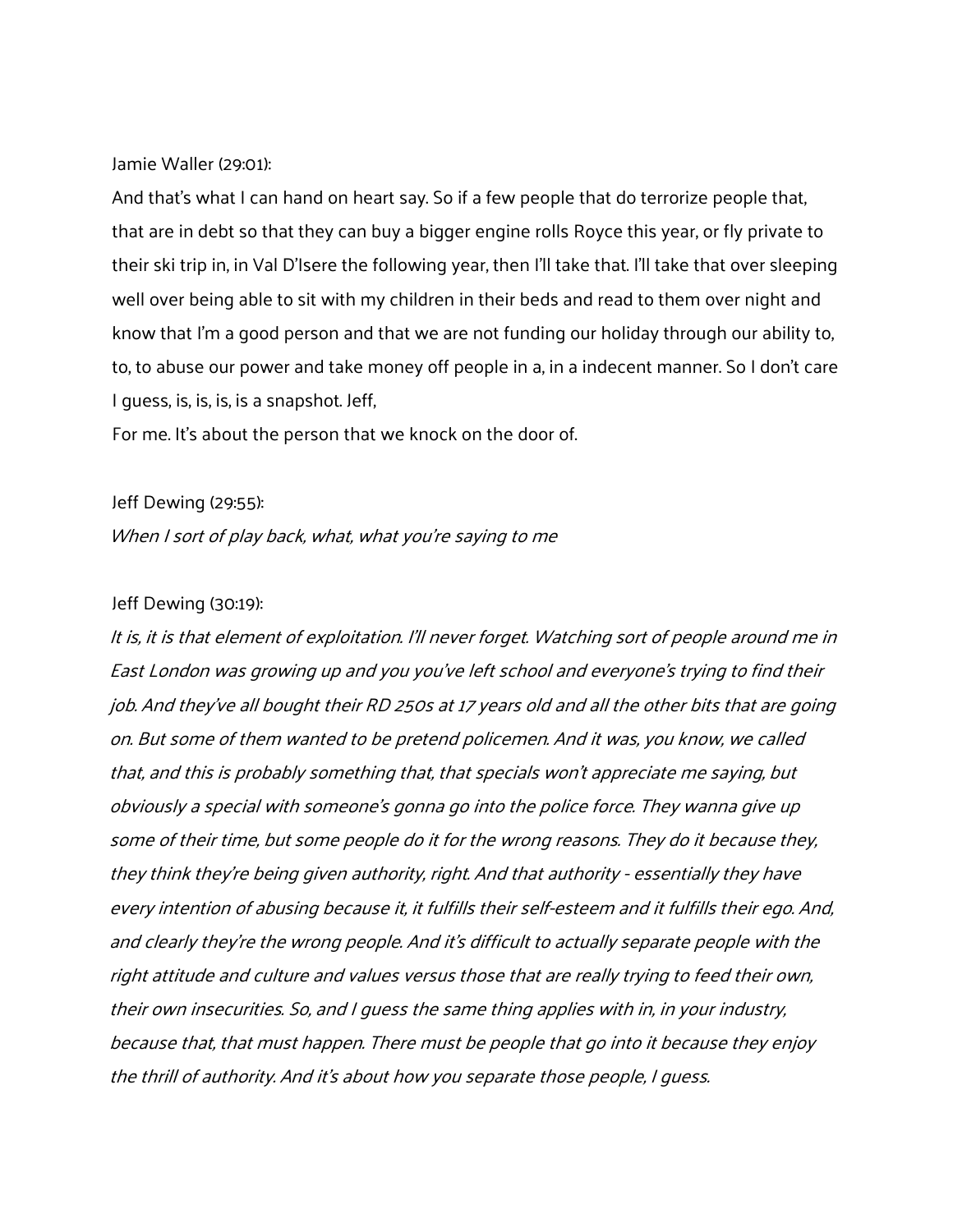### Jamie Waller (31:32):

Yeah. It's, it's a really interesting one. Jeff, when I actually owned a bailiff company myself, you know, we had a recruitment policy that, that tried to avoid employing doormen, bouncers, because what you would find is a lot of bouncers wanted to become bailiffs because they could work during the day Monday to Friday and then work on the doors of the weekend. But traditionally, and I know that industry has gone on a big change itself and is much more professional, but traditionally they were just the wrong people for the job. Also actually we get a lot of ex police officers who aren't great for the job either. And like you said, we also just get bunch people that love to put on a stab proof vest have a torch hanging from, from the top of it and go knocking on people's doors. I don't think I've ever said this publicly, but there's an ops, there's an ops manager that used to work for me, a great guy called Peter Danes who who used to have this terminology for them. He used to say the Whoppers, you know, he is so the wannabe coppers are Whoppers. We must avoid them at a, at all cost <laugh>.

### Jeff Dewing (32:37):

Yeah. And outside of bailiffing they'd spent their time in burger king, I guess. Yeah. But yeah, I, I, listen, it's, it's, it's a fascinating story, especially in an industry that in an industry that, that, you know, someone like me doesn't really understand other than seeing it through the lens of the news and, and other sort of outlets, but it's been, it's been really great learning and, and listening to you, Jamie.

Listen, I've got, we're gonna wrap it up now. So one of the things that I'd like to finish off with is based upon all your knowledge, experience, wisdom that you've had during your journey. If, if you had to give somebody one piece of advice, you can only give one to a budding entrepreneur, an executive that wants to sort of, you know, leave their, their role in business and do something for themselves. And they see, they see a way of, of trying to adjust or, or, or tap up or improve or fix or whatever phrase you wanna put on it. But they're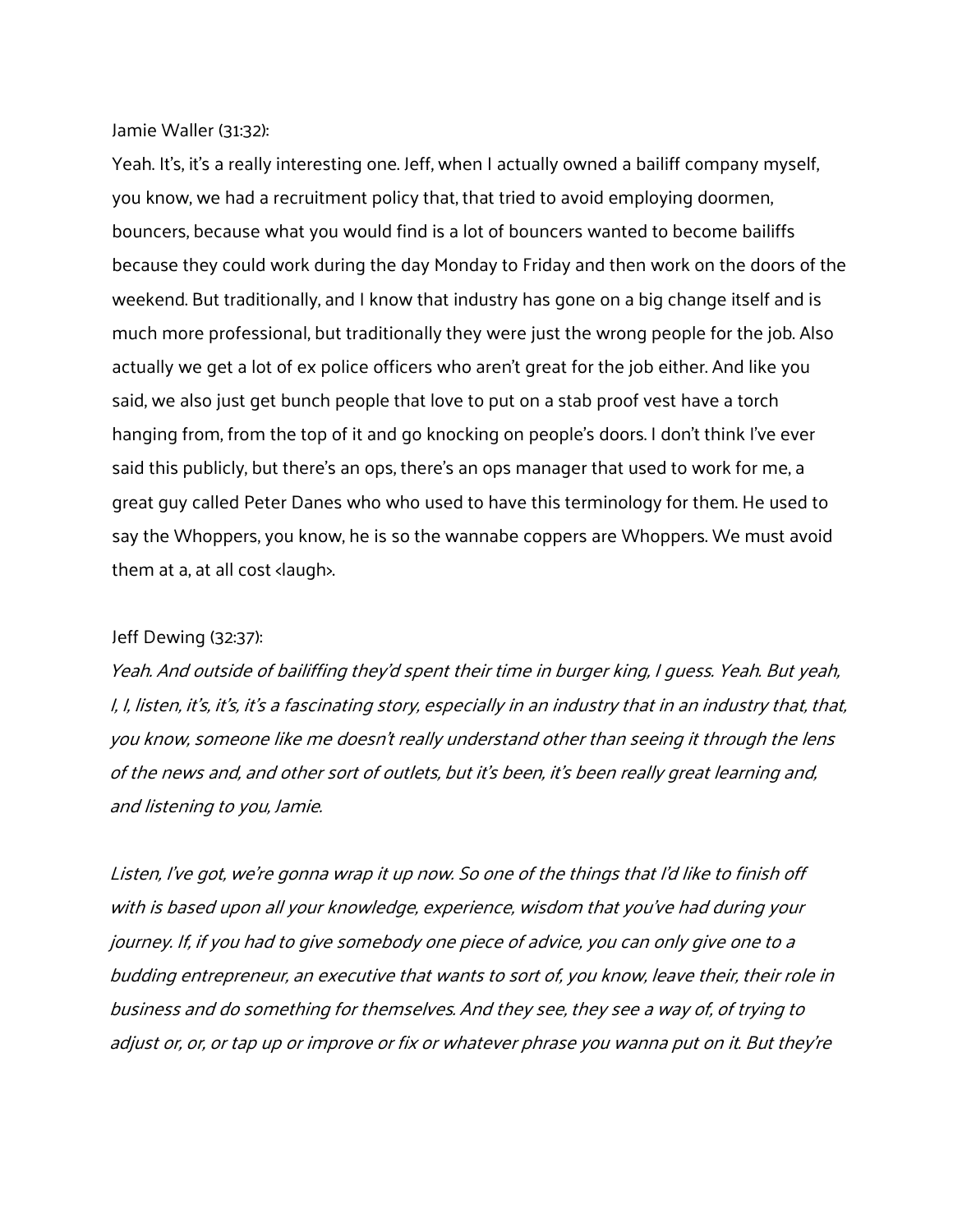very nervous about doing it. What one piece of advice would you give somebody that, that is sort of on petering on the age of saying, 'how do I make a difference'?

# Jamie Waller (33:48):

I know it's simple, Jeff, but it's, it's a, it is a term that lived on the front of my business plan for 12 years. And I have to, to say without any embarrassment whatsoever, I, I stole the term and I even, and displayed the logo, which I probably shouldn't have done due to copyright law, but it's the, 'just do it'. It's the Nike tag. Just do it.

Look, Jeff there's there's times in life, where going against a grain and starting your own business are easier than others. Generally, my thought process is when you are very young and you have zero responsibility, or you're a bit older and you have less responsibility, you know, you might have paid your mortgage. You can get a decent redundancy from work, which you can invest in a business, etc, etc. And then there's the horrible middle.

#### Jamie Waller (34:40):

There's the horrible middle that I find a lot of my friends are in, right. You know, three children, good jobs, you know, making eighty five, a hundred and twenty grand a year paying half of that in tax, company car looks okay, God is it costing a fortune!! Really difficult to start a business. Then when you've got three children, private education clubs, they're all going to gym gymnastics and this club and that club piano, tuition you know, don't wait, cuz it doesn't, it doesn't get easier, right? The more life goes on, the more complex it gets, the more, the more demands you have upon you, the more restrictions you have around you. So if you are young, go and do it, you've got no responsibility. If you've got an option because you are, you are later on in life, just go and do it. And if you're in that middle part, just do it, but find a side, hustle, get something going on the side, you know, don't throw everything at risk, but that, that middle part's a tough part to being in life.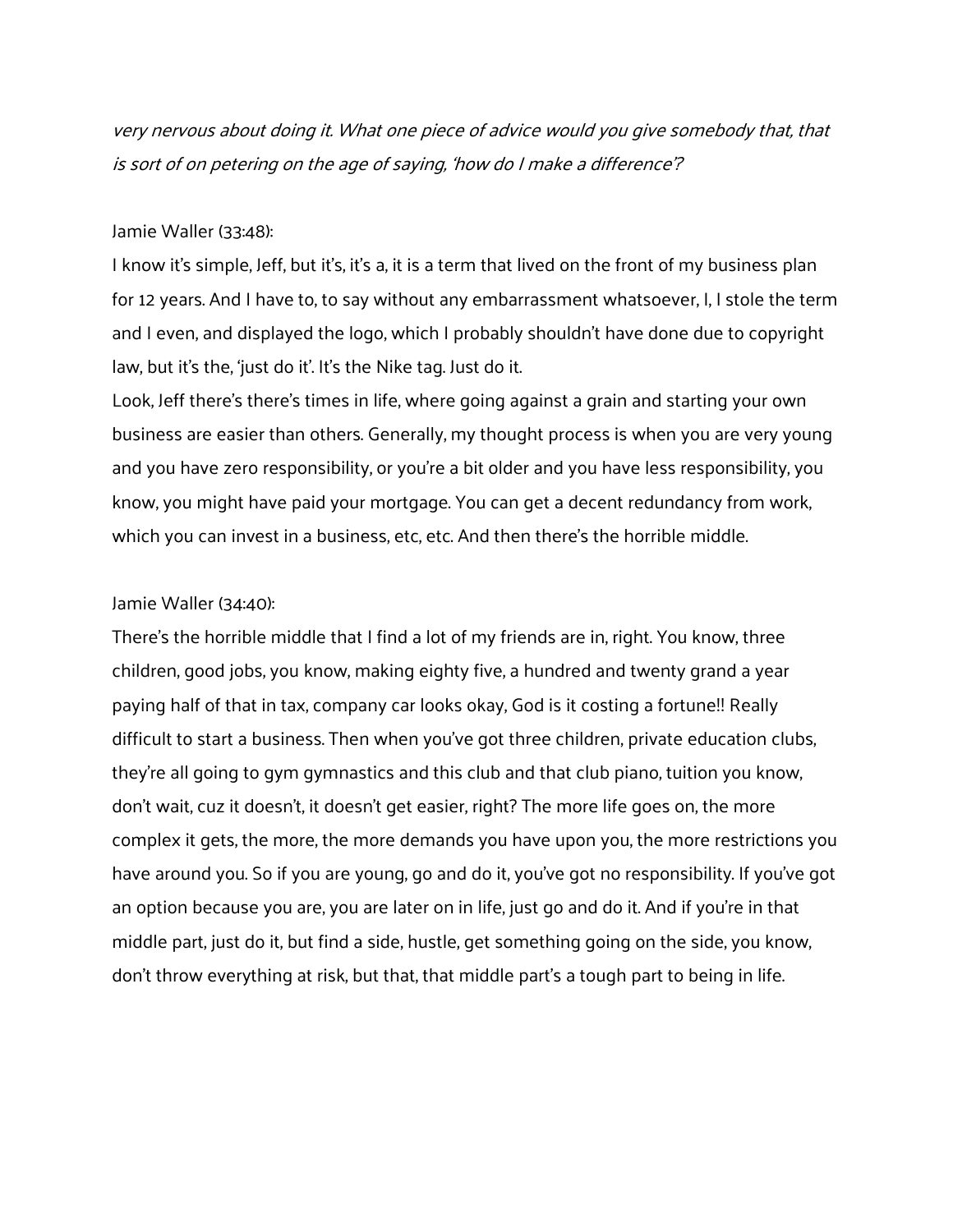### Jamie Waller (35:42):

You know, I really feel sorry for some of my friends that are there, you know, a couple of hundred grand between them don't get me wrong, significant money. But it's a rat race. It's buying the bigger house, buying the more fancy car. There is a better way to do it. And I feel that a lot of my friends that have done it and have a lot of wealth sort of draw down from all of that. Don't keep on trying to keep up with Jones's. It's not about a bigger house, not about a fancier car, just live a great life. I've got two young children, six and five. I still work as hard as I did when I was 19 or 20. I've certainly got more energy than when I was 19 or 20. I obviously know a lot more. But, but I love what I do. So just do it, but find something you love what you do, because if you love what you do, it's not a job. Right.

### Jeff Dewing (36:34):

Well they say if you love what you do, you never work a day in your life. So it's that's the reality of isn't I guess.

The other thing I would add to that is that if you are thinking about starting your own business is \$1 million question, 'how passionate are you'? And if it looks too difficult, then you're probably not passionate enough. And and therefore you get your own answer. So you've, you, it all falls into your lap, really, if you're gonna do it for something different or cause you don't like your boss or you wanna earn a bit more money, they're the wrong reasons to start a business. You've gotta be truly passionate about what it is you wanna do .

# Jeff Dewing (37:13):

But listen, Jamie, it's been fantastic talking to you. It's been great to meet up with you. Obviously. I heard a lot about you through Thinking Hat (PR), as well. And, and Emma, and the team. So it's been really good to meet you at long last I'm slightly jealous. You're about to go out on the slopes, but <laugh> and I've missed out this year for a number of reasons, but but listen, it'd be great catching up. Hopefully we'll catch up again sometime soon and I really appreciate your help and support in in being one of my guests to today.